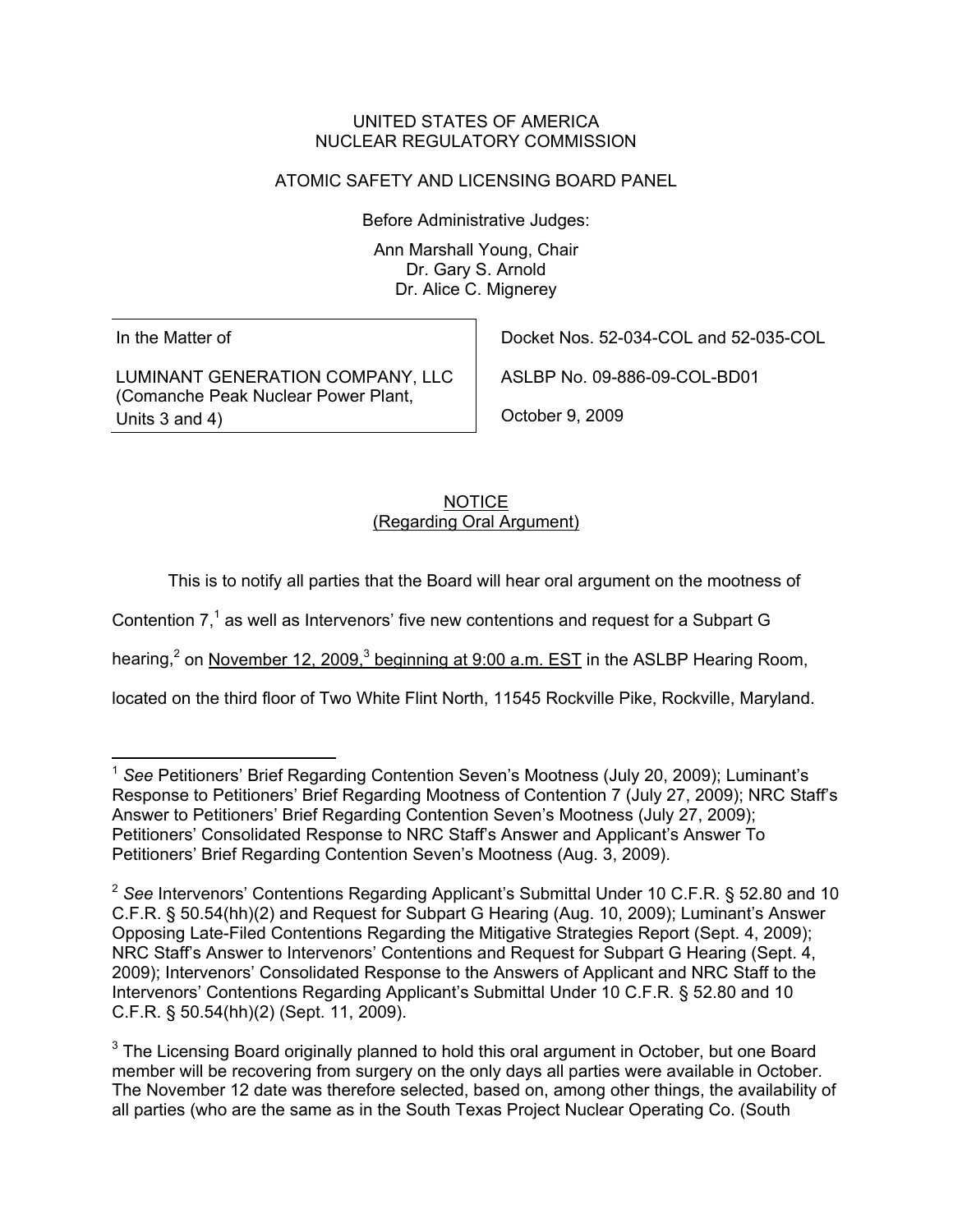Because the oral argument will address security-related sensitive unclassified nonsafeguards information (SUNSI), significant portions of the argument will be closed to the public pursuant to 10 C.F.R. § 2.390(d)(1). During all such closed portions, only certain individuals will be permitted to remain in the hearing room: representatives of the Intervenors who have signed a non-disclosure affidavit pursuant to the July 1, 2009, Protective Order issued in this proceeding;<sup>4</sup> counsel for the Applicant and NRC Staff and relevant other persons as designated by Staff and Applicant; and members of the Licensing Board and its law clerks and support staff. If any party believes that additional arrangements are necessary to protect SUNSI from public disclosure during the oral argument (*e.g.*, requiring the court reporter to sign a non-disclosure affidavit), the Board should be notified of such proposed arrangements no later than October 16, 2009.

Upon arrival at the entrance to Two White Flint North on November 12, all attendees will be required to present state or federal government-issued photo identification and undergo a security screening. Attendees should plan to arrive in advance of 9:00 a.m. to allow sufficient time for required security procedures. By November 2, 2009, each party must send an email to Sara Culler (Sara.Culler@nrc.gov) indicating who and how many of its counsel/authorized representatives plan to attend the November 12 oral argument. Those individuals will be preregistered with security in the Two White Flint North building. In addition, any parties that will require a parking space at the NRC Headquarters on November 12 must include in their e-mail a description of the vehicle (make, model, and tag number).

-

- 2 -

Texas Project Units 3 and 4) proceeding) on both November 12 and 13, so that oral argument in this proceeding and the South Texas proceeding may be coordinated, with oral argument in the latter proceeding expected to be held on November 13.

<sup>4</sup> *See* Board Memorandum and Order (Protective Order Governing the Disclosure of Protected Information) (July 1, 2009) (unpublished).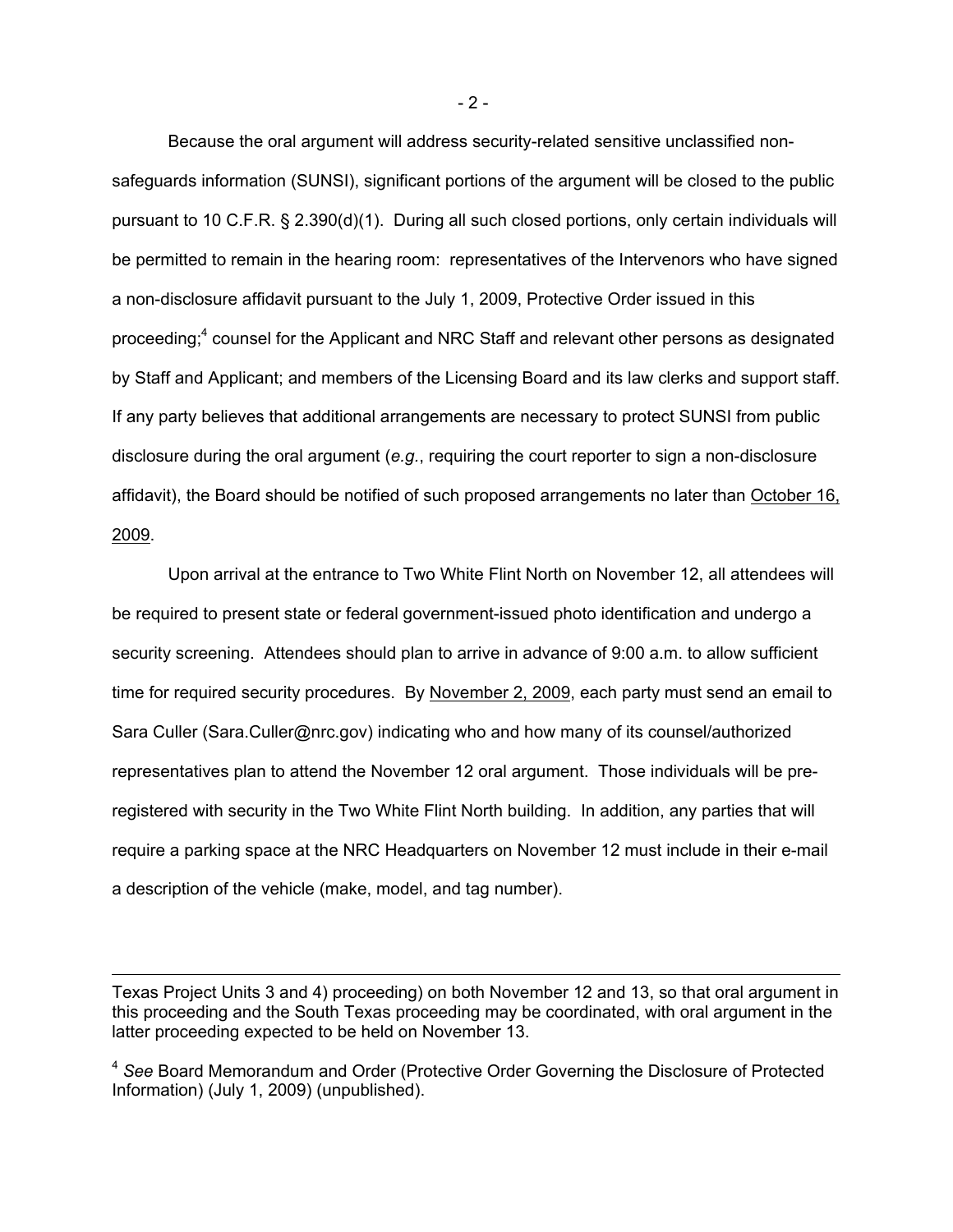The Licensing Board may issue an order prior to the oral argument addressing further considerations relating to the argument.

> FOR THE ATOMIC SAFETY AND LICENSING BOARD

 */RA/* 

\_\_\_\_\_\_\_\_\_\_\_\_\_\_\_\_\_\_\_\_\_\_\_\_\_\_\_\_\_\_\_\_ Ann Marshall Young, Chair ADMINISTRATIVE JUDGE

Rockville, Maryland October 9, 2009<sup>5</sup>

 5 Copies of this Order were filed this date with the agency's E-filing system for service to all parties.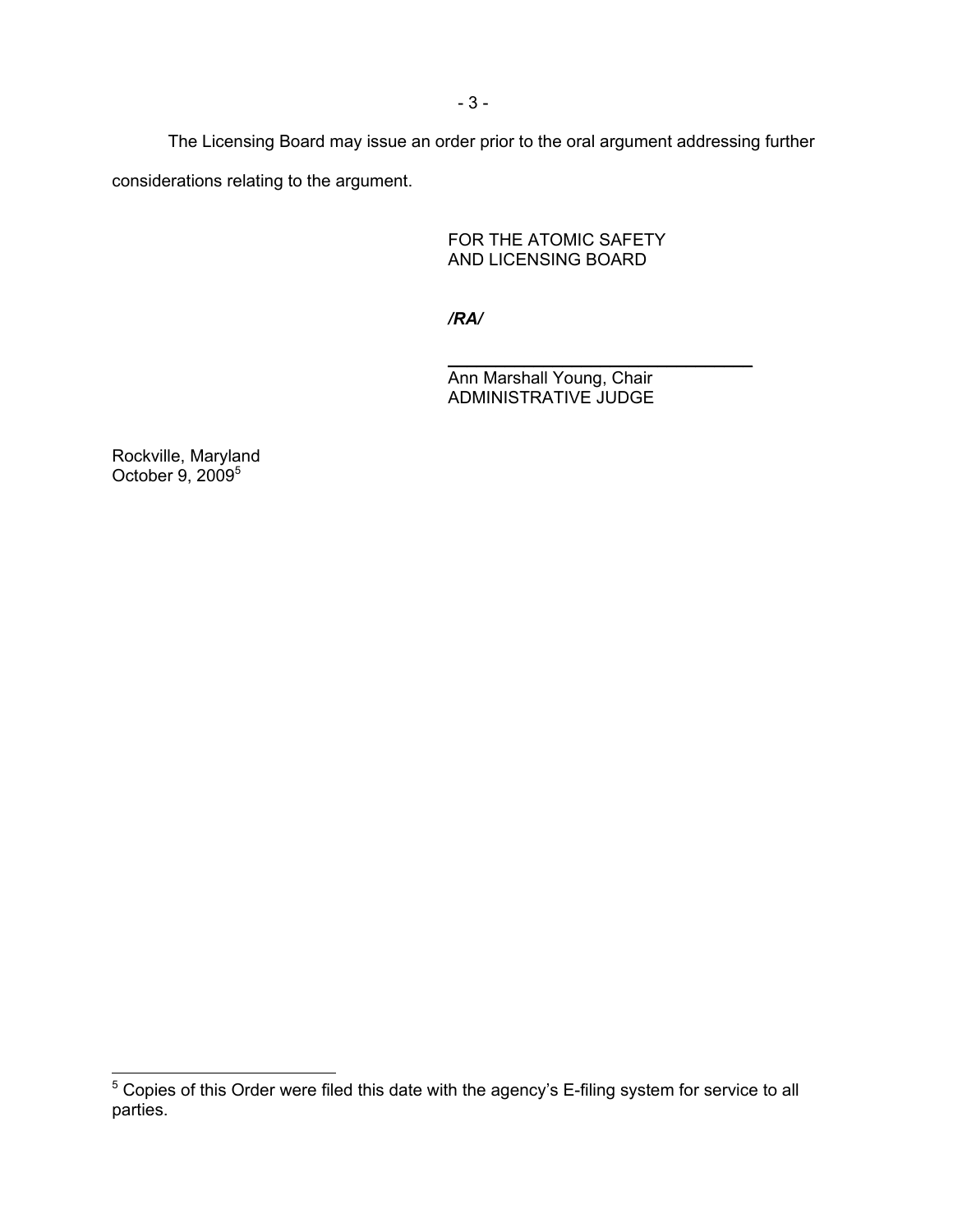#### UNITED STATES OF AMERICA NUCLEAR REGULATORY COMMISSION

)

In the Matter of (1)

LUMINANT GENERATION COMPANY, LLC ) Docket Nos. 52-034-COL

 $)$ ) and the contract of  $\mathcal{L}$ 

) and 52-035-COL

(Comanche Peak Nuclear Power Plant, ) Units  $3$  and  $4$ )

### CERTIFICATE OF SERVICE

I hereby certify that copies of the foregoing LB NOTICE (REGARDING ORAL ARGUMENT) have been served upon the following persons by Electronic Information Exchange.

Office of Commission Appellate **Adjudication** U.S. Nuclear Regulatory Commission Washington, DC 20555-0001 E-mail: ocaamail@nrc.gov

U.S. Nuclear Regulatory Commission. Atomic Safety and Licensing Board Panel Mail Stop T-3F23 Washington, DC 20555-0001

Ann Marshall Young, Chairman Administrative Judge E-mail: ann.young@nrc.gov

Gary S. Arnold Administrative Judge E-mail: gxa1@nrc.gov

Alice C. Mignerey Administrative Judge E-mail: acm3@nrc.gov

Matthew F. Rotman, Law Clerk E-mail: matthew.rotman@nrc.gov Ann Hove, Law Clerk E-mail: **Ann.Hove@nrc.gov** 

U.S. Nuclear Regulatory Commission Office of the Secretary of the Commission Rulemakings & Adjudications Staff Mail Stop O-16C1 Washington, DC 20555-0001 E-mail: hearingdocket@nrc.gov

U.S. Nuclear Regulatory Commission Office of the General Counsel Mail Stop - O-15 D21 Washington, DC 20555-0001 Marian Zobler, Esq. Laura Goldin, Esq. James P. Biggins, Esq. Susan Vrahoretis, Esq. Sara Kirkwood, Esq. E-mail: Marian.Zobler@nrc.gov laura.goldin@nrc.gov jpb4@nrc.gov susan.vrahoretis@nrc.gov Sara.Kirkwood@nrc.gov

OGC Mail Center : OGCMailCenter@nrc.gov